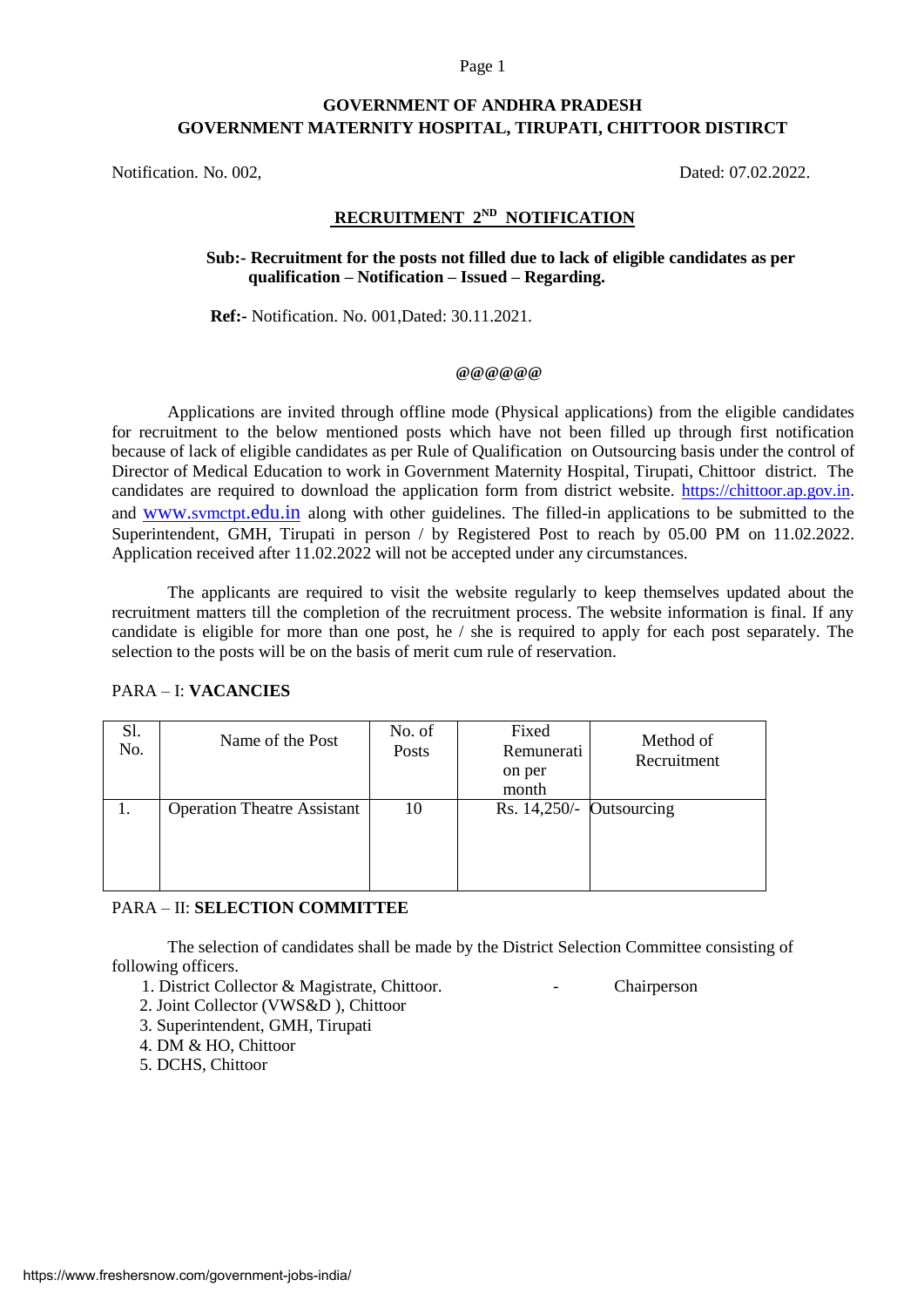### PARA – III: **ACADEMIC AND TECHNICAL QUALIFICATIONS REQUIRED TO HOLD THE RESPECTIVE POSTS**

| <b>Name of the Post</b>  | <b>Qualification Required</b>                                             |  |  |  |  |  |  |  |  |
|--------------------------|---------------------------------------------------------------------------|--|--|--|--|--|--|--|--|
|                          | Pass in SSC or its equivalent examination and Must have passed Diploma in |  |  |  |  |  |  |  |  |
| <b>Operation Theatre</b> | Medical Sterilization Management and Operation Theatre Technician Course  |  |  |  |  |  |  |  |  |
| Assistant                | and registered in AP Paramedical Board and should be valid on the date of |  |  |  |  |  |  |  |  |
|                          | notification.                                                             |  |  |  |  |  |  |  |  |

If any candidate possesses an equivalent qualification other than the prescribed qualification in this notification, the applicants should produce a copy of Government Order to the selection committee in advance for verification and consideration.

### PARA – IV (A): **METHOD OF SELECTION**

- a) Total Marks 100
- b) 75% marks will be allocated against the marks obtained in the qualifying examination i.e. aggregating marks obtained in all the years in the qualifying examination.
- c) Weightage up to the maximum of 15% marks will be to the staff working in 104 (MMU) in HDS / CDS / Aarogyasri / Trauma care / APSACS / COVID-19 staff and other government of India schemes on contract / outsourcing basis
- d) Up to 10 marks at 1 mark for each completed year after passing of requisite qualification to the said post.

### PARA IV (B): **PARTICULARS OF WEIGHT AGE FOR 15 MARKS AS SHOWN AT IV (A) (c)**

- a) 2.5 marks for six months in Tribal Area
- b) 2.0 marks for six months in Rural Area
- c) 1.0 mark for six months in Urban Area
- d) 5.0 marks for six months COVID-19 service.+ 0.83 marks for each additional month.
- e) No marks will be given for the service rendered less than six months except COVID-19 appointments.
- f) The candidates who were terminated from contract / outsourcing service on any disciplinary grounds / adverse remarks will not be considered.

**Note:** The marks allowed for COVID-19 service shall be applicable only to the persons who have rendered their services for COVID-19 on contract / outsourcing / honorarium basis and are appointed by the District Collector or any other competent authority exclusively for COVID-19 purpose based on the order issued by the government from time to time.

### PARA V: **AGE LIMIT**

The minimum and maximum age shall be reckoned as on 01.01.2022 with the relaxations allowed by the government. The candidates should not have completed 42 years of age as on 01.01.2022.

- a) For SC's / ST's and BC's relaxation will be for 05 years.
- **b)** For Physically Challenged Persons 10 years

#### PARA VI: **APPLICATION PROCESS FEE**

Each applicant must pay application process fee of Rs. 300/- (Rupees Three hundred only) by way of Demand Draft drawn in favour of **"HDS, GMH, TIRUPATI"** from any Nationalized Bank. Applications received without Demand Draft will be rejected.

#### PARA VII (A): **RULE OF RESERVATION**

General Rule 22 and 22-A of AP State and Subordinate Service Rules will apply including women reservation. 10% of the posts are reserved for Economically Weaker Sections as per the roster points fixed by the government vide G.O.Ms.No. 73 GAD dated: 04.08.2021.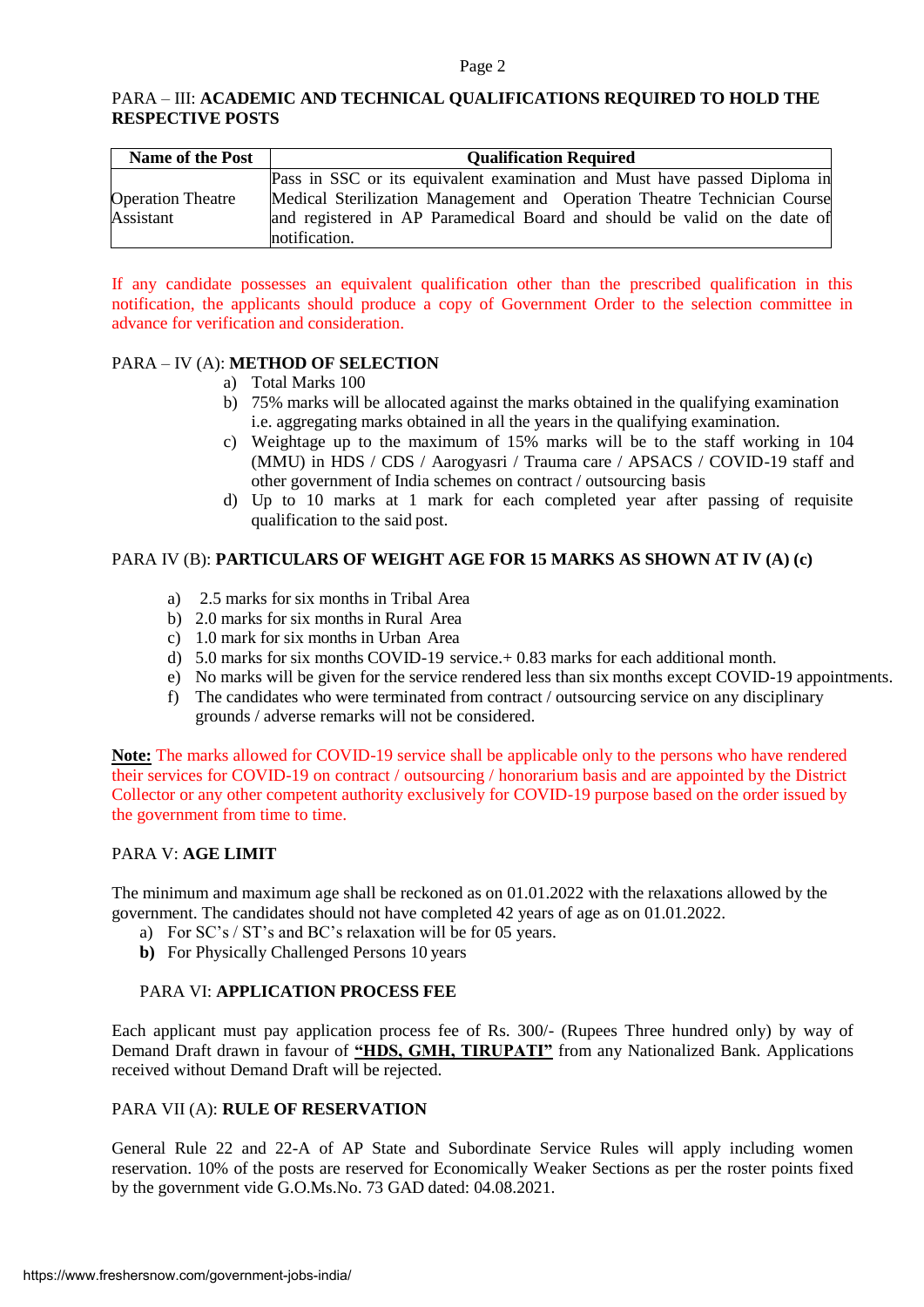#### Page 3

### PARA VII (B): **RULE OF RESERVATION TO LOCAL CANDIDATES**

Reservation to local candidates is 80% and rest of the 20% is open for all. The candidates claiming reservation as local candidate should enclose the required study certificates from  $4<sup>th</sup>$  class to  $10<sup>th</sup>$  class issued by the concerned school authorities. In case of candidates who studied privately should submit residence certificate issued by concerned Tahsildar for a period of 07 years preceding to  $10<sup>th</sup>$  class.

#### PARA VIII: **HOW TO APPLY**

The candidates should download the application from the website: [https://chittoor.ap.gov.in](https://chittoor.ap.gov.in/) and submit the filled in applications with all relevant enclosures by registered post / in person and handover at the special counter provided in the office of the Superintendent, GMH, Tirupati on or before 05.00 PM on 11.02.2022.

#### PARA IX: **INSTRUCTIONS TO THE CANDIDATES**

- 1. The appointments are purely temporary and on contract / outsourcing basis as mentioned above.
- 2. The candidates should work in GMH, Tirupati or in any other place according to the need of the department.
- 3. The candidates should reside at their bonafied headquarters.

Any candidate furnishing incorrect information or making false declaration his / her eligibility at any state or suppressing any information is liable to be rejection of application. The decision of DSC in all aspects and respects pertaining to the application and its acceptance or rejection as the case may be shall be final. The DSC is also reserves its right to alter and modify the terms and conditions laid down in the notification or to withdraw the notification or part of the nonfiction at any time as warranted by any unforeseen circumstances arising during the course of this process without prior intimation.

Candidates are informed that the recruitment process will be done under the personal supervision of District Collector & Magistrate, Chittoor and Joint Collector (VWS&D), Chittoor transparently according to merit, weight age and rule of reservation etc. After completion of verification of applications, provisional merit list will be placed in the website for information of the candidates. After answering the appeals if any, final seniority list and selection list will be published in a transparent manner. Hence, they are advised not to resort for any unethical practices and cooperate with the District Selection Committee for transparent selection of candidates.

| <b>Issue of Notification</b>                                                                           | 07.02.2022                |
|--------------------------------------------------------------------------------------------------------|---------------------------|
| Last Date for submission of Filled-in applications                                                     | 11.02.2022 up to 05.00 PM |
| Display of Provisional Merit List in district website calling grievances<br>if any from the applicants | 12.02.2022                |
| Display of Final Merit List and Selection List                                                         | 13.02.2022                |
| Issue of Orders                                                                                        | 14.02.2022                |
| Joining of the selected candidates                                                                     | 17.02.2022                |

#### **TENTATIVE RECRUITMENT SCHEDULE**

Sd/- Dr.P.A.Chandrasekharan, MD Sd/- Sri. **M.Hari Narayanan**, IAS. SUPERINTENDENT, DISTRICT COLLECTOR & MAGISTRATE, GOVT. MATERNITY HOSPITAL DISTRICT SELECTION COMMITTEE TIRUPATI. CHITTOOR.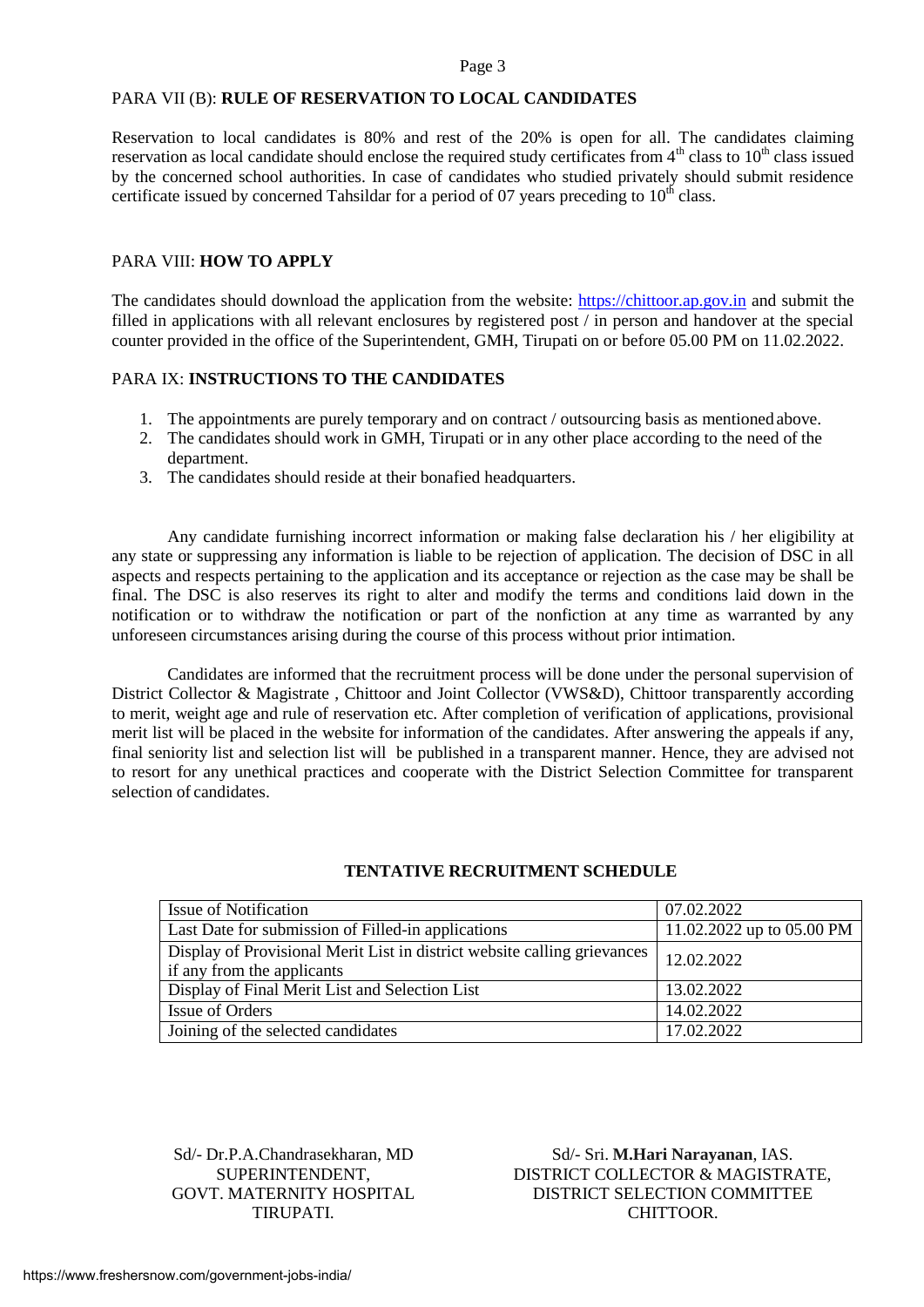## **GOVERNMENT OF ANDHRA PRADESH GOVERNMENT MATERNITY HOSPITAL, TIRUPATI, CHITTOOR DISTRICT RECRUITMENT TO VARIOUS POSTS SANCTIONED IN G.O.Ms.NO. 140 AND G.O.Ms. No. 141 HM & FW DEPARTMENT, DATED: 17.11.2021**

Application for the post of:

Registration No: <u> 1980 - Johann Barbara, martin a</u> (To be filled by Office)

Paste latest Passport size photograph and sign across it

| 1.               | Name of the candidate                                                                                                                                       |                                                                        |                           |                           |                     |                |            |           |           |            |
|------------------|-------------------------------------------------------------------------------------------------------------------------------------------------------------|------------------------------------------------------------------------|---------------------------|---------------------------|---------------------|----------------|------------|-----------|-----------|------------|
| 2. a             | Name of the Father                                                                                                                                          |                                                                        |                           |                           |                     |                |            |           |           |            |
| 2.b              | Name of husband / Wife<br>(if married)                                                                                                                      |                                                                        |                           |                           |                     |                |            |           |           |            |
| 3.               | Gender (M/F/TG)                                                                                                                                             |                                                                        |                           |                           |                     |                |            |           |           |            |
| $\overline{4}$ . | Date of Birth                                                                                                                                               |                                                                        |                           |                           |                     |                |            |           |           |            |
| 5.               | Social Status (Please Tick)<br>(The candidates claiming reservation<br>under EWS should produce income<br>certificate issued by the concerned<br>Tahsildar) | OC                                                                     | <b>BC</b><br>$\mathsf{A}$ | <b>BC</b><br><sub>B</sub> | BC<br>$\mathcal{C}$ | <b>BC</b><br>D | <b>BCE</b> | <b>SC</b> | <b>ST</b> | <b>EWS</b> |
| 6. a             | <b>Whether Physically Handicapped</b><br>(Please tick)                                                                                                      |                                                                        |                           |                           |                     | YES / NO       |            |           |           |            |
| 6. b             | If yes please mention the category<br>(Please tick)<br>SADAREM certificate to be enclosed                                                                   | <b>VH</b><br>$OH$ /<br>Autism<br><b>HH</b><br>$\sqrt{2}$<br>$\sqrt{2}$ |                           |                           |                     |                |            |           |           |            |
| 7.               | Whether claiming reservation<br>under Ex-servicemen Quota<br>(Service Certificate to be enclosed)                                                           |                                                                        |                           |                           |                     | YES / NO       |            |           |           |            |
| 8.               | Whether claiming reservation<br>under Sports Quota (Certificate<br>issued by the DSA to be enclosed)                                                        | YES / NO                                                               |                           |                           |                     |                |            |           |           |            |
| 9.               | Whether claiming service<br>weightage for Contract /<br>Outsourcing service<br>(Service Certificate issued by the<br>controlling officer to be enclosed)    |                                                                        |                           |                           |                     |                |            |           |           |            |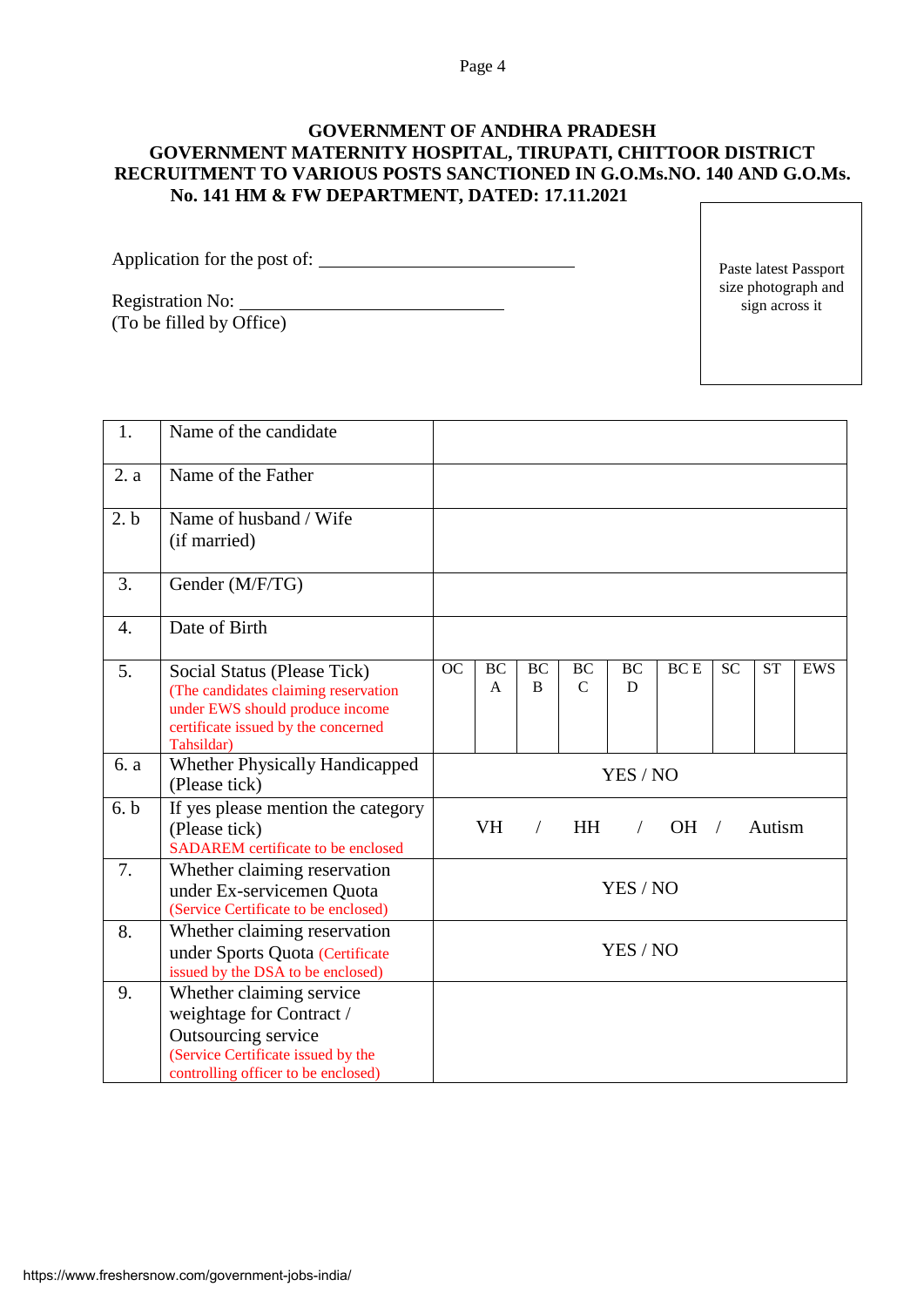# **DETAILS OF SCHOOL EDUCATION:**

| <b>CLASS</b> | YEAR OF<br><b>PASSING</b> | NAME OF THE SCHOOL AND<br>PLACE OF STUDY | <b>DISTRICT</b> |
|--------------|---------------------------|------------------------------------------|-----------------|
| IV           |                           |                                          |                 |
| $\mathbf{V}$ |                           |                                          |                 |
| VI           |                           |                                          |                 |
| VII          |                           |                                          |                 |
| <b>VIII</b>  |                           |                                          |                 |
| IX           |                           |                                          |                 |
| X            |                           |                                          |                 |

## STUDY CERTIFICATES FROM IV TO X SHOULD BE ENCLOSEDOTHERWISE CANDIDATE WILL BE TREATED AS NON LOCAL.

# **MARKS OBTAINED IN THE REQUISITE ACADEMIC / TECHNICAL QUALIFYING EXAMINATION**

| Qualifying<br>Examination | Year of Passing | <b>Total Marks</b> | <b>Marks Obtained</b> | % of Marks<br>obtained |
|---------------------------|-----------------|--------------------|-----------------------|------------------------|
|                           |                 |                    |                       |                        |
|                           |                 |                    |                       |                        |
|                           |                 |                    |                       |                        |
|                           |                 |                    |                       |                        |

## **CONTRACT AND OUTSOURCING SERVICE DETAILS**

|                        |                                                   |                            |                           | Period of Service |    |                    |                        |
|------------------------|---------------------------------------------------|----------------------------|---------------------------|-------------------|----|--------------------|------------------------|
| Sl.N<br>$\mathbf{O}$ . | Name of the Institution<br>where rendered service | Contract / Out<br>sourcing | Urban / Rural<br>/Tribal/ | From              | To | Total<br>Period of | Service<br>Certificate |
|                        |                                                   |                            | COVID-19                  |                   |    | Service            | issued by<br>Whom      |
|                        |                                                   |                            |                           |                   |    |                    |                        |
|                        |                                                   |                            |                           |                   |    |                    |                        |
|                        |                                                   |                            |                           |                   |    |                    |                        |
|                        |                                                   |                            |                           |                   |    |                    |                        |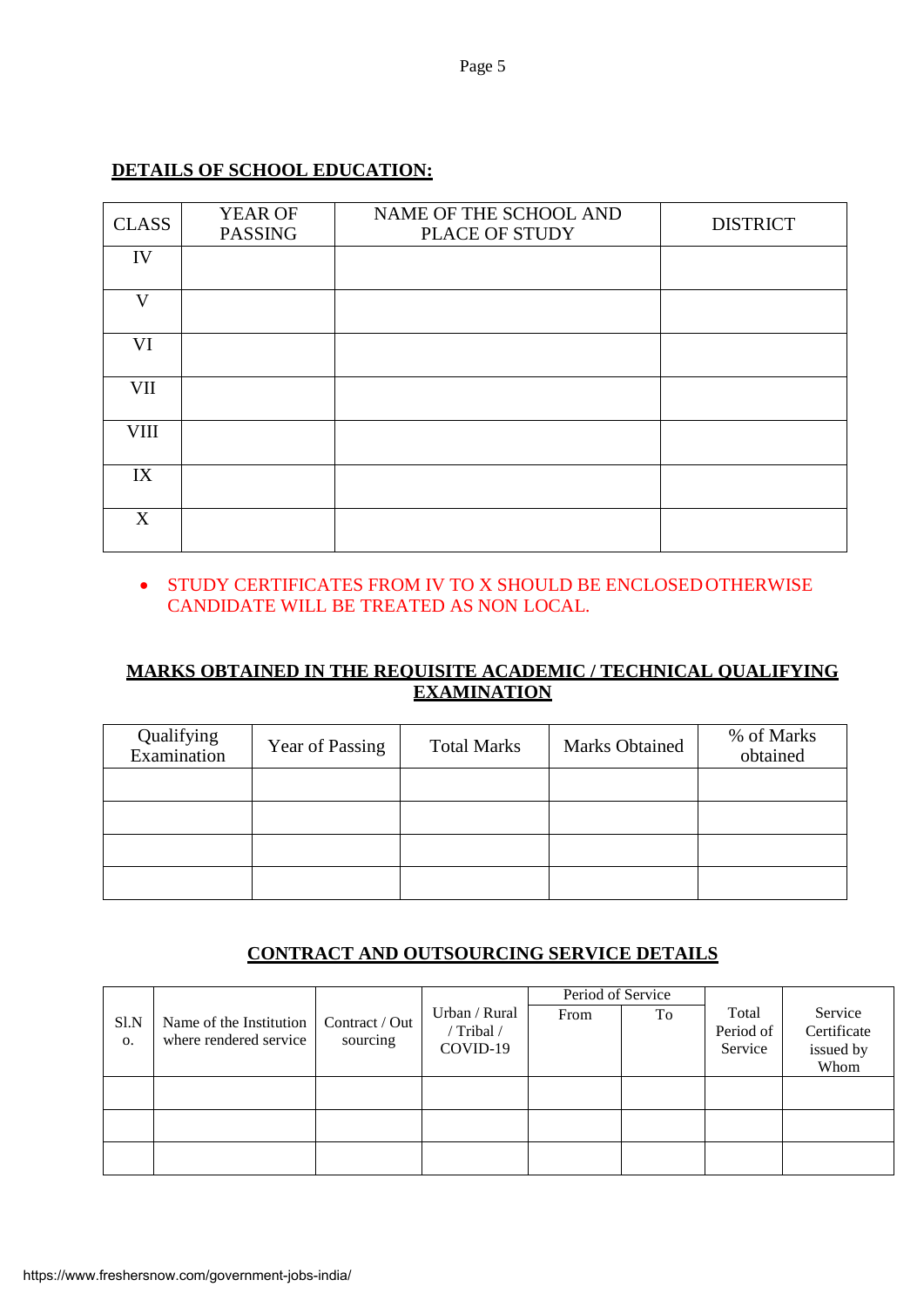# **ADDRESS FOR COMMUNICATION:**

# **DECLARATION BY THE CANDIDATE**

I, Sri / Smt / Kum. D/o, S/o

certify that above particulars furnished by me are correct to the best of my knowledge. I also agree that in the event of any of the particulars furnished in my application being found to be incorrect or false at later date my candidature may be cancelled summarily.

# SIGNATURE OF THE CANDIDATE

Mobile Phone No:

Note: Applications received without proper enclosures will summarily be rejected.

### **ENCLOSURES**

Attested copies of the following certificates to be enclosed to the filled-in application.

- 1. Marks memos of Academic and Technical Qualifications.
- 2. Provisional Pass Certificates.
- 3. SSC or its equivalent certificate for evidence of Date of Birth.
- 4. Latest Caste Certificate issued by the Tahsildar concerned, if reservation is claimed.
- 5. Study certificates from  $4<sup>th</sup>$  Class to  $10<sup>th</sup>$  Class issued by the concerned school authorities or residence certificate for seven years preceding to SSC in case of private study.
- 6. Physically Handicapped Certificate (SADAREM) in respect of candidates claiming reservation under P.H. quota.
- 7. Demand Draft drawn in favour of HDS, GMH, Tirupati.
- 8. Service certificate issued by the controlling officer or any other competent authority in case of the staff working on contract / outsourcing basis who wants to claim weight age marks. In the absence of such certificates candidates will not be given any weight age.
- 9. The candidates claiming Economically Weaker Section (EWS) reservation should submit the Income Certificate issued by the concerned Tahsildar along with EWS certificate.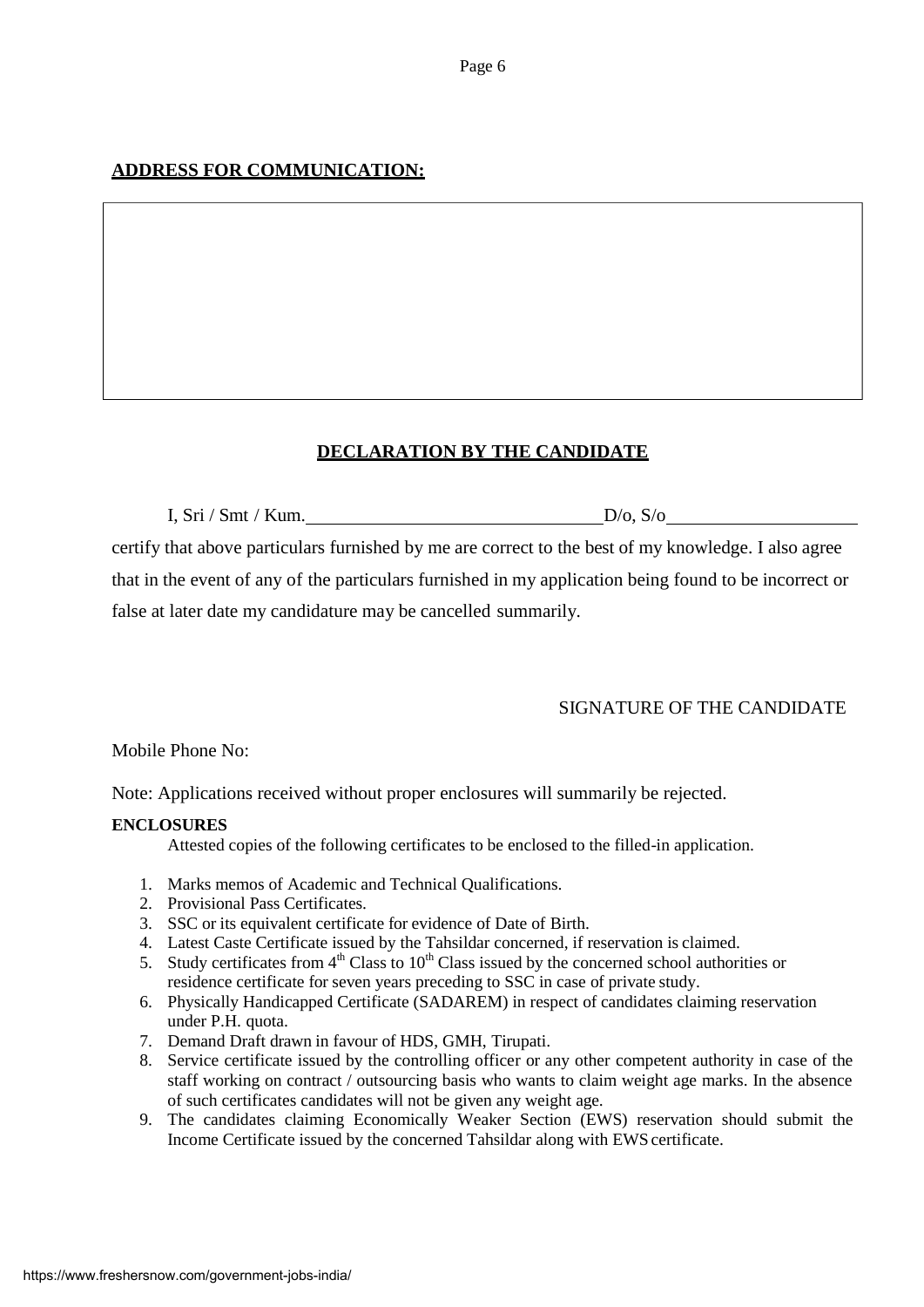## **GOVERNMENT OF ANDHRA PRADESH GOVERNMENT MATERNITY HOSPITAL, TIRUPATI, CHITTOOR DISTRICT CONTRACT / OUTSOURCING SERVICE CERTIFICATE**

(Certificate to be issued by the Controlling Officer concerned DM&HO / DCHS / Any other Appointing Authority)

(Notification No.

|                    |  | This is to certify that | S/O                              |
|--------------------|--|-------------------------|----------------------------------|
| D/O                |  |                         | has been working / had worked as |
| (Name of the Post) |  |                         | at (Place of working)            |

|      |  |  | on Contract / Outsourcing basis with the |               |  |
|------|--|--|------------------------------------------|---------------|--|
| $-1$ |  |  | .                                        | $\sim$ $\sim$ |  |

financial concurrence of the Government of Andhra Pradesh. The details of his / her **Contract / Outsourcing** service as on 30.11.2021 are as follows.

|                            |                                         |      | Period of Working |                                                | Whether there                                                   | Charges /                                    |
|----------------------------|-----------------------------------------|------|-------------------|------------------------------------------------|-----------------------------------------------------------------|----------------------------------------------|
| Name of the<br>Institution | Urban / Rural<br>/ Tribal /<br>COVID-19 | From | To                | Reasons for<br>break to<br>service (if<br>any) | is financial<br>concurrence<br>for<br>appointment<br>(Yes / No) | Allegations/<br>Adverse<br>remarks if<br>any |
|                            |                                         |      |                   |                                                |                                                                 |                                              |
|                            |                                         |      |                   |                                                |                                                                 |                                              |
|                            |                                         |      |                   |                                                |                                                                 |                                              |
|                            |                                         |      |                   |                                                |                                                                 |                                              |

### **I hereby declare that:**

- 1. His / Her services during Contract / Outsourcing period are satisfactory.
- 2. He / She does not have any adverse remarks during the above period of service rendered.

Station:

Date:

Signature & Seal of the Controlling Officer (DM&HO / DCHS / Any other Appointing Authority)